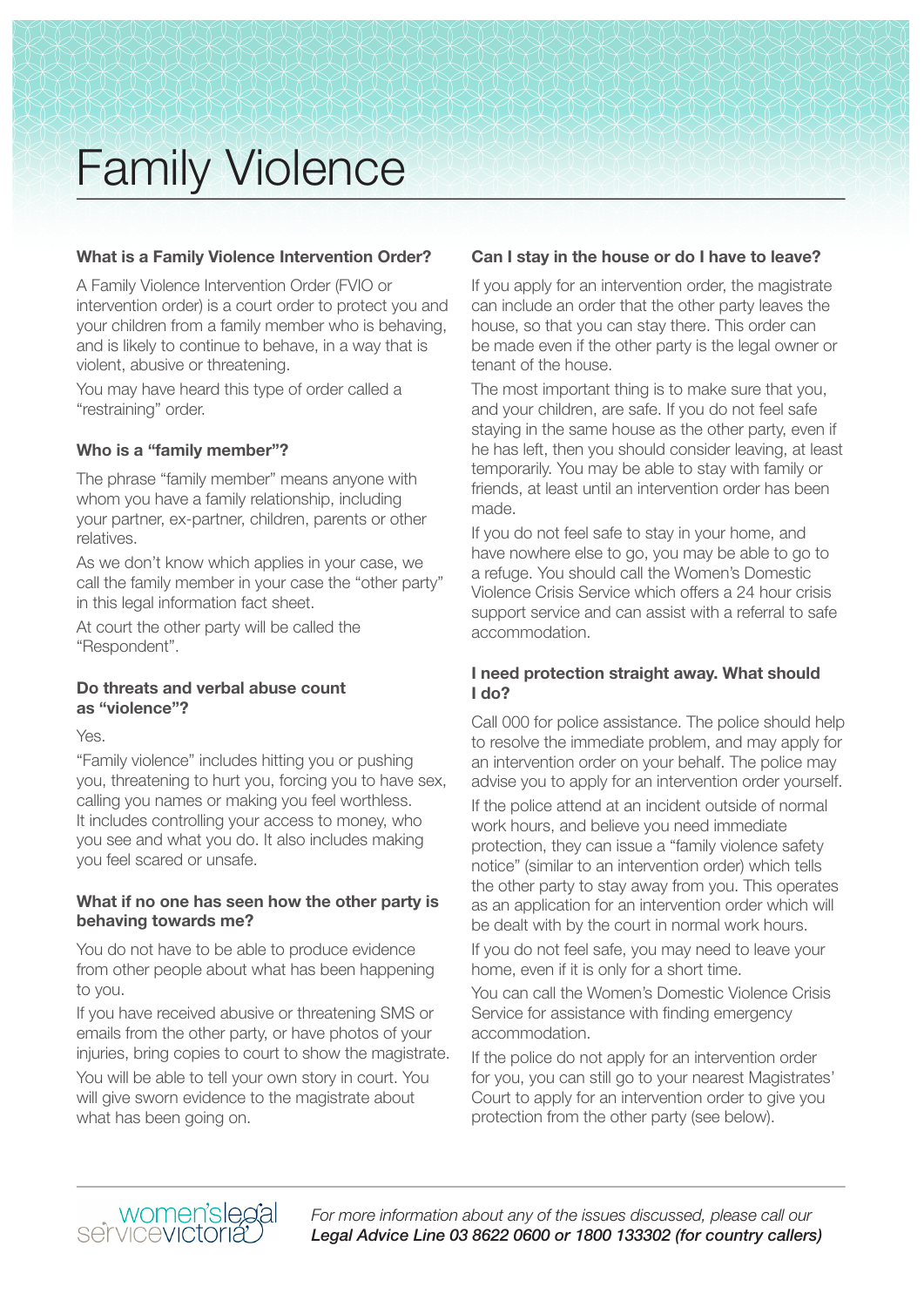# **How do I apply for an intervention order?**

Telephone your nearest Magistrates' Court, and tell them that you need to apply for an intervention order. Your local Magistrates Court may require you to make an appointment or they may tell you that you can just come in straight away.

When you go to the Magistrates' Court, you will be given an application form to complete.

You will then have an interview with a registrar of the court – this is someone who works at the court and assists the magistrates. The registrar will go through the details of your application with you, and will type up your application for you. You must then sign your application.

When your application is complete, you may go into court to apply for an interim (temporary) intervention order. If not, you will be given a court date for when you have to come back to court.

You are known as the "Applicant" in the court proceedings. You may also be referred to as the "protected person" or an "affected family member".

# **What happens after I apply for an intervention order?**

If you need immediate protection, the magistrate may make an interim intervention order which lasts until your next court date.

A copy of your application (and any interim intervention order) will be "served on" (given to) the other party by the police. The other party will be told when they have to come to court.

You need to attend court on the date you were given when you filed your application. The first time you come back to court (after you have made your application) is usually for a "mention". This means that the magistrate will read through your application, may ask you some questions and will ask the other party if they agree to an order being made or not.

If the other party agrees, the magistrate can make a family violence intervention order on that day. If the other party does not agree, and wants to contest your application, a hearing or "contest" will be arranged at the court on a later date.

# **Does the other party need to know about my application?**

Yes.

When you make an application to court for an intervention order, the other party has to be given ("served with") a copy of your application. They have to know what you are saying about how they are behaving and the reasons why you need protection.

If you are worried about the other party's reaction to being served with your application, you should ask the magistrate to make an interim order when you apply for the intervention order. The interim order will then be in force at the time the other party receives a copy of your application.

# **Is the other party going to be at court?**

If the other party has been served with a copy of your application, then they should attend court on the "mention" hearing.

If the other party has not been served with your application by the date of the "mention" hearing, they may not know that they are supposed to attend court. In this case, the hearing may have to be put back to a later date.

# **What if I do not feel safe going to court when I know the other party will be there too?**

Tell the court beforehand if you do not feel safe when you attend court. They can arrange for you to wait in a separate area from the other party.

The court may also be able to organise court security to be in the court room with you. In some courts, you may be able to give evidence by video link so that you do not have to be in the courtroom with the other party. This needs to be arranged in advance.

# **Do I need a lawyer when I go to court?**

You do not have to have a lawyer to represent you on the first court date after you have made your application. At many courts there are duty lawyers available who can give you free legal advice at court. The duty lawyer may also be able to talk to the other

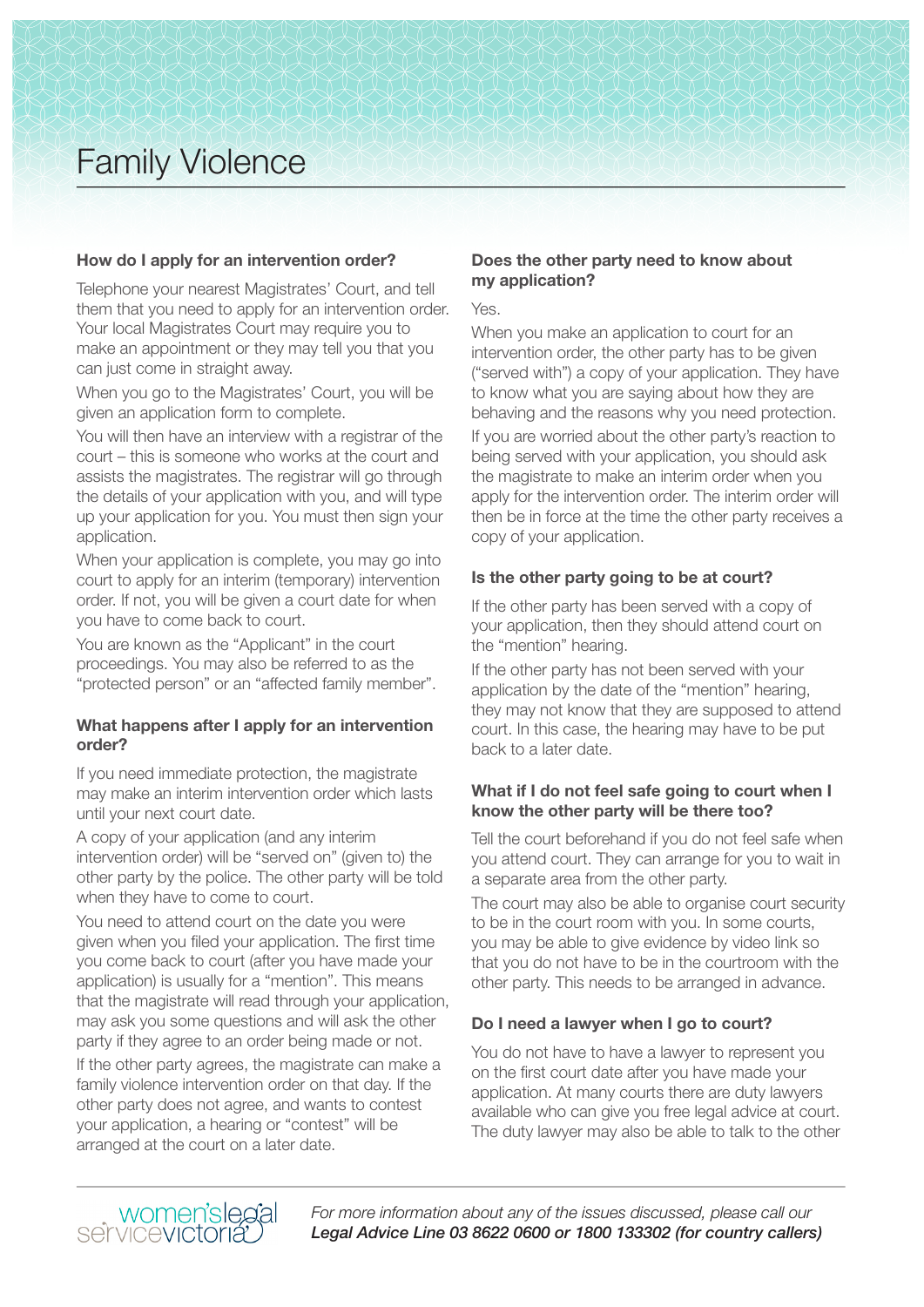party about your application and see if they will agree to an intervention order being made. They may also be able to assist you in court.

If you have to go back to court at a later date for a contested hearing, you may want to arrange for a lawyer to represent you at the hearing. Depending on your financial situation, this could be a lawyer paid for by Victoria Legal Aid or a lawyer to whom you will need to pay fees.

# **Can I have an interpreter at court?**

Yes.

Call the court in advance if you need an interpreter to assist you with your application for an intervention order. You should also tell the court registrar that you would like an interpreter for your court hearing.

# **How do I protect my child?**

Your child can be named on your family violence intervention order as an "affected family member". Even if the other party has not been violent or abusive to them directly, they may still need protection if they have been exposed to the effects of the other party's behaviour.

If your child is named on the intervention order, then they have the same level of protection as you do.

### **I have Family Court orders saying that my child has to spend time with the other party. What do I do?**

Orders made by the Family Court or the Federal Magistrates Court override a family violence intervention order made by the Magistrates' Court. If you do not allow your children to spend time with the other party, then you may be in breach of the Family Court orders.

If possible, get some legal advice about how your Family Court orders will work if a family violence intervention order is in place or whether you need to vary your Family Court orders. This can happen at the same time as you apply for your intervention order.

You should bring a copy of your Family Court orders with you when you come to the Magistrates' Court to apply for an intervention order.

# **The Police have applied for an intervention order for me. Do I have to have one?**

If the police came to assist you during or after an incident of family violence, they may apply for an intervention order on your behalf. If they do, it is because they believe that you need protection from the other party. It is then a police application and not your own application.

When the police have made an application for an intervention order, it is likely that the magistrate will make an order for your protection. You may be able to have only limited conditions in your order, which enable you to continue to have contact with the other party. You should obtain legal advice about the conditions included in your order.

# **Will the other party get a criminal record if I apply for an intervention order?**

 $N<sub>0</sub>$ 

An intervention order is a civil order and the other party does not get a criminal record if an intervention order is made against them.

However, if the other party breaches an intervention order, that is a criminal offence. They may be arrested and charged for the breach. The maximum penalty for breaching an intervention order is up to two years jail and/or a fine of up to \$30,535.00.

# **How long does the intervention order last?**

The magistrate will decide how long your intervention order should last. Intervention orders commonly last 12 months but the magistrate may make it for a longer period if they think you need it.

If your intervention order is about to end, and you are concerned that the other party's abusive or threatening behaviour will continue, you can go back to the Magistrates' Court, and ask for your intervention order to be extended. You will have to tell (give evidence to) the magistrate about why you still need protection from the other party.